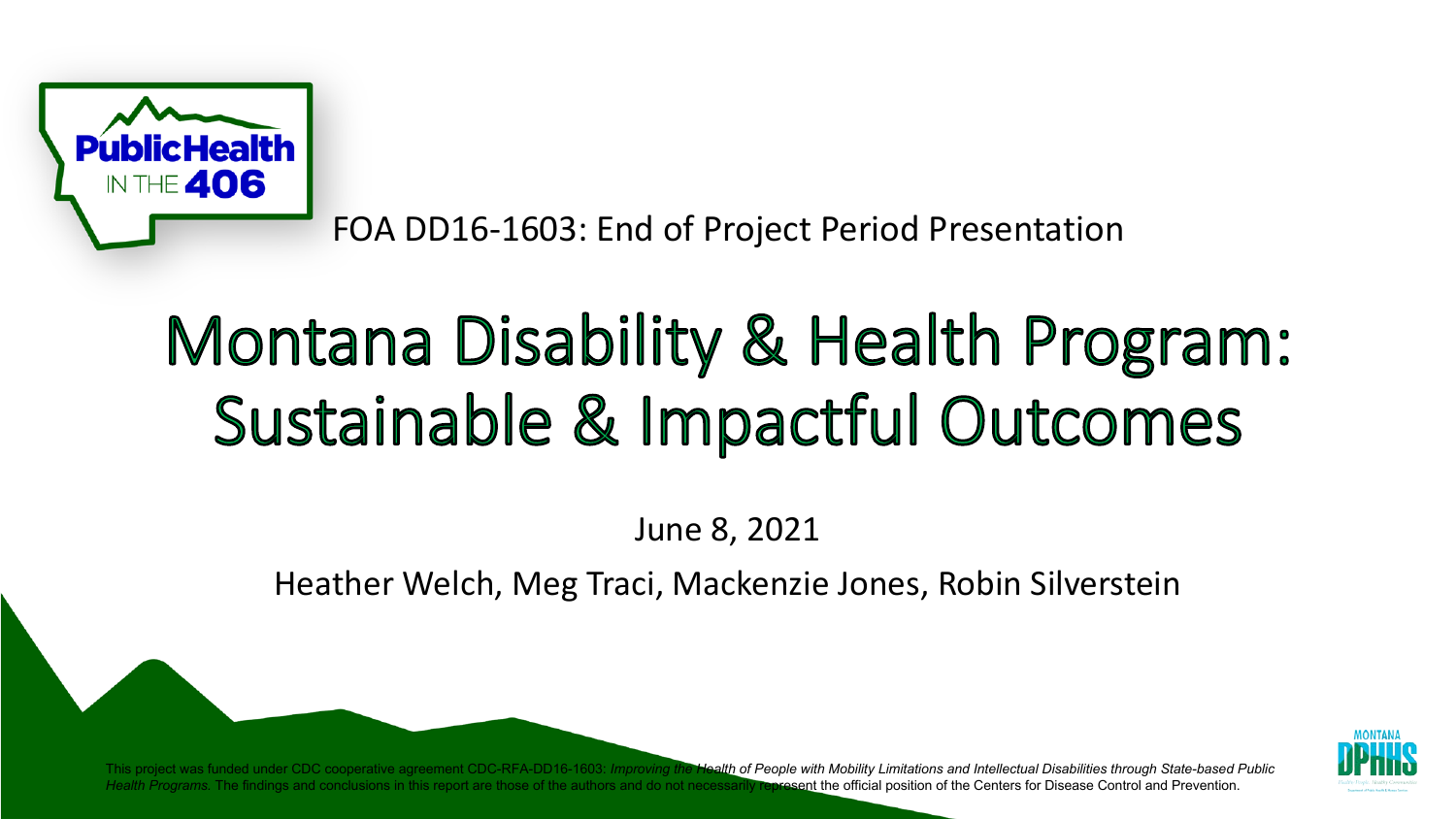## Disability Advisors – Participation

• 1 in 7 Montanans have a disability. Need for inclusive leadership.

#### "Nothing…without us!"

- Initiated in 2004, coordinated by the Community Planning Group.
- Amplify and elevate the voices of people with disabilities in public health.
- Disability self-advocates with intersectional experience with chronic disease sit on state Chronic Disease Prevention and Health Promotion Bureau (CDPHP) Boards/Coalitions.
- Seven Disability Advisors actively participate on eight Boards/Coalitions.



CDC cooperative agreement CDC-RFA-DD16-1603: *Improving the Health of People with Mobility Limitations and Intellectual Disabilities through State-based Public* Health Programs. The findings and conclusions in this report are those of the authors and do not necessarily represent the official position of the Centers for Disease Control and Prevention.

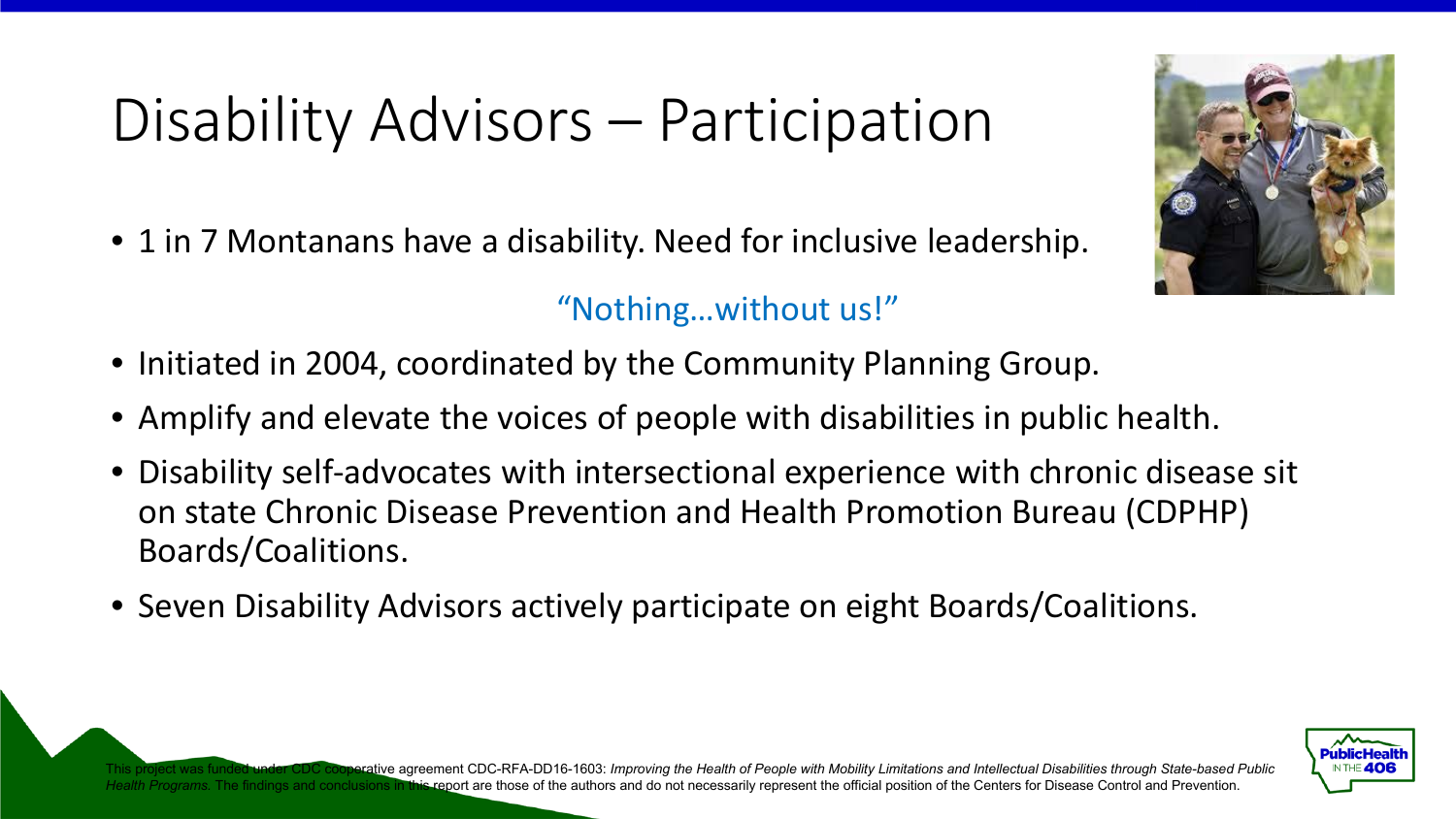#### Disability Status Questions – Data

- In 2010, U.S. HHS established the ACS six-item set of questions as the data standard for survey questions on disability.
- Disability Advisors recognized the need for disability data.
- Increase knowledge of participation data, outcomes and disparities of Montana CDPHP program participants with disabilities.
- Initiated in 2014, grown to include 14 state programs.
- CDPHP Bureau programs ask six ACS questions on participant forms.
- Strengthen programs using inclusion solutions (e.g. iCHIP).



TCDC cooperative agreement CDC-RFA-DD16-1603: *Improving the Health of People with Mobility Limitations and Intellectual Disabilities through State-based Public* Programs. The findings and conclusions in this report are those of the authors and do not necessarily represent the official position of the Centers for Disease Control and Prevention.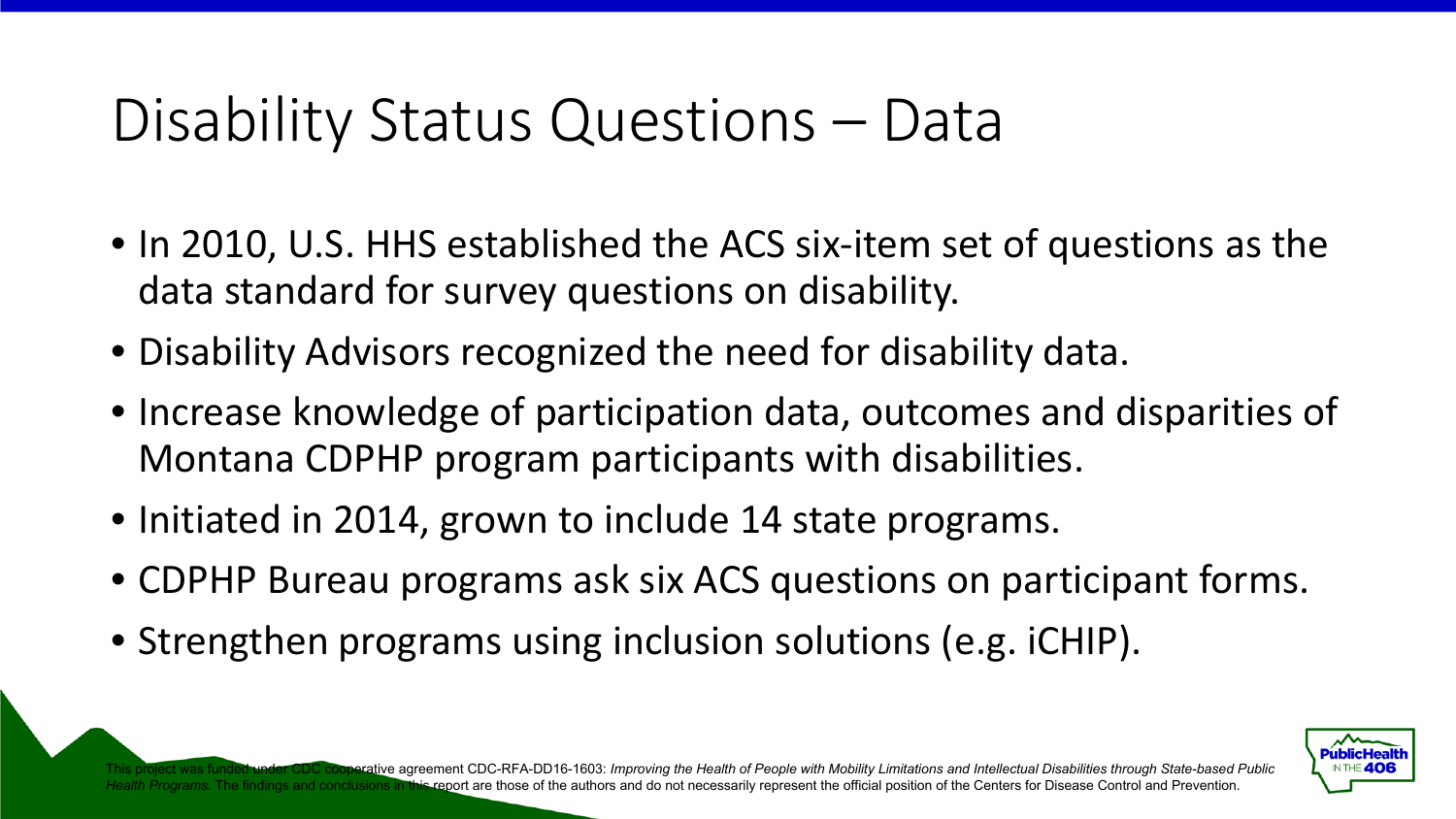#### CDPHP Program Participant Numbers

| <b>Montana CDPHP Programs</b>                                 | <b>Total</b> | No. (%) of      |
|---------------------------------------------------------------|--------------|-----------------|
|                                                               | number of    | participants    |
|                                                               | participants | with disability |
| Active Living Every Day <sup>a</sup>                          | 64           | 9(14%)          |
| Arthritis Foundation Exercise Program <sup>a</sup>            | 1,716        | 560 (33%)       |
| Asthma programs a                                             | 580          | 89 (15.3%)      |
| Cancer Control Programs; Breast/Cervical Cancer               | 24,984       | 2,184 (8.7%)    |
| Screening <sup>a</sup>                                        |              |                 |
| Chronic Disease Self-Management Program <sup>a</sup>          | 861          | 478 (56%)       |
| Community Integrated Healthcare (EMS pilot project) b         | $55*$        | 37 (67%)        |
| Diabetes Prevention Program <sup>c</sup>                      | 5,473        | 1,485 (27%)     |
| Living Well in the Community d                                | 160          | 160 (100%)      |
| Pregnancy Risk Assessment Monitoring System <sup>e</sup>      | 813          | 63 (7.5%)       |
| Quit Line f                                                   | 44,872       | 9,075 (20%)     |
| Stepping On <sup>a</sup>                                      | 69           | 36 (53%)        |
| Walk with Ease <sup>a</sup>                                   | 4,381        | 475 (11%)       |
| Walk with Ease Self-Directed <sup>a</sup>                     | 4,615        | 504 (11%)       |
| Worksite Chronic Disease Self-Management Program <sup>a</sup> | 128          | 51 (40%)        |
| Total a-c                                                     | 88,716       | 15,206 (17.1%)  |

This project was funded under CDC cooperative agreement CDC-RFA-DD16-1603: *Improving the Health of People with Mobility Limitations and* **No Disability** *Intellectual Disabilities through State-based Public Health Programs. The findings and conclusions in this report are those of the authors and do* not necessarily represent the official position of the Centers for Disease Control and Prevention.



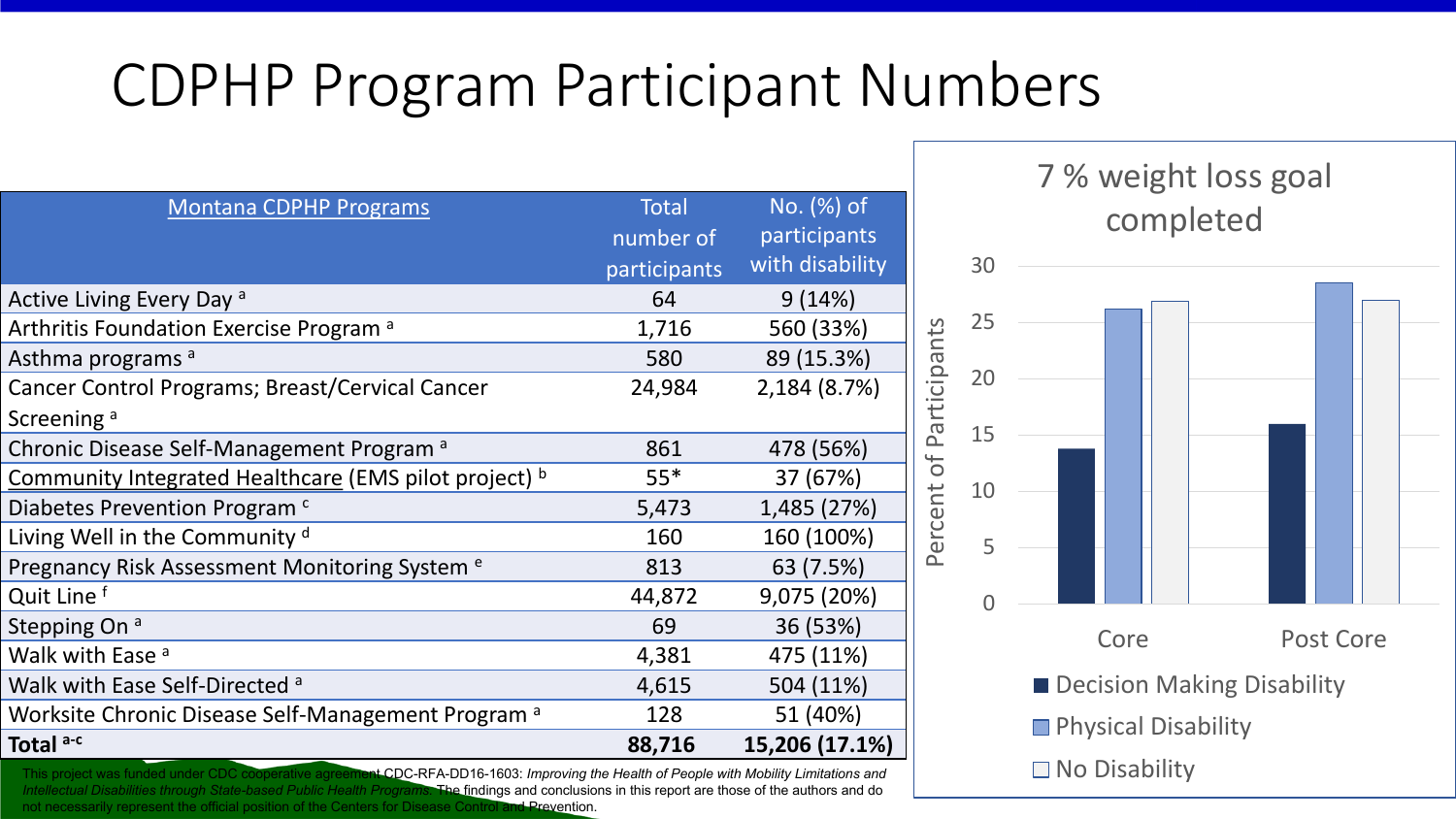#### Accessibility Ambassadors (AA) – Action

- Strengthened partnerships between Montana Building Active Communities Initiative that included 26 Montana Community Action Teams, the NAPA Program, CILs and MTDH.
- Providing technical assistance on inclusive healthy communities' evidence-based [strategies \[cdc.gov\], e.g., from NCHPAD's iCHIP, Complete Streets, Equitable Cities](https://urldefense.com/v3/__https:/www.cdc.gov/ncbddd/disabilityandhealth/reaching-people.html__;!!GaaboA!_v2DAuD85ClsRraVeIq8LpUfnDmOaOXkrDGs-w-LVfczdusYDipZL_VXN-I3e1-3XRTH$).
- Increased the number of AAs trained to co-facilitate inclusive, interdisciplinary walk/move audits (I2Walks) from 2 to 16.
- Implemented 29 in-person and five virtual I2Walks
- Increased PSE changes to policies, projects, programs, and events supporting safety, accessibility, healthy behaviors, and inclusion.

funded under CDC cooperative agreement CDC-RFA-DD16-1603: *Improving the Health of People with Mobility Limitations and Intellectual Disabilities through State-based Public Health Programs.* The findings and conclusions in this report are the authors and do not necessarily represent the official position of the Centers for Disease Control and Prevention.